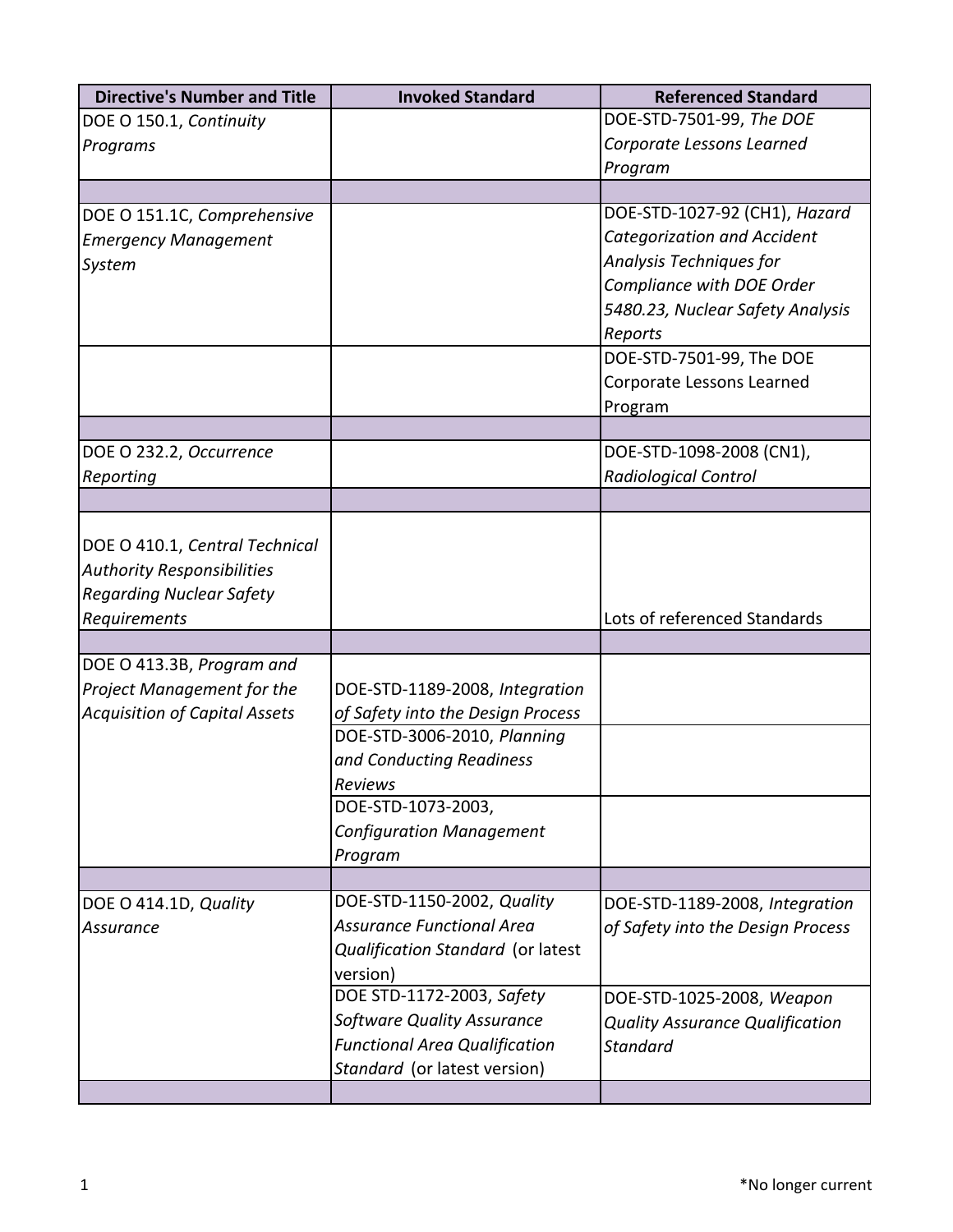| <b>Directive's Number and Title</b> | <b>Invoked Standard</b>             | <b>Referenced Standard</b>              |
|-------------------------------------|-------------------------------------|-----------------------------------------|
| DOE O 420.1C, Facility Safety       | DOE-STD-1066-2012, Fire             | DOE-STD-1073-2003,                      |
|                                     | Protection                          | <b>Configuration Management</b>         |
|                                     |                                     | Program                                 |
|                                     | DOE-STD-1189-2008, Integration      | DOE-STD-1186-2004, Specific             |
|                                     | of Safety into the Design Process   | <b>Administrative Controls</b>          |
|                                     | DOE-STD-3007-2007, Guidelines       | DOE-STD-1195-2011, Design of            |
|                                     | for Preparing Criticality Safety    | Safety Significant Safety               |
|                                     | <b>Evaluations at Department of</b> | Instrumented Systems Used at            |
|                                     | <b>Energy Non-Reactor Nuclear</b>   | <b>DOE Non-Reactor Nuclear</b>          |
|                                     | <b>Facilities</b>                   | <b>Facilities</b>                       |
|                                     | DOE-STD-1020-2012, Natural          | DOE-STD-1027-1992, Chg 1,               |
|                                     | Phenomena Hazards Analysis and      | <b>Hazard Categorization and</b>        |
|                                     | Design Criteria for DOE Facilities  | <b>Accident Analysis Techniques for</b> |
|                                     |                                     | Compliance with DOE Order               |
|                                     |                                     | 5480.23, Nuclear Safety Analysis        |
|                                     |                                     | Reports                                 |
|                                     |                                     | DOE-STD-1090-2011, Hoisting and         |
|                                     |                                     | Rigging                                 |
|                                     |                                     | DOE-STD-1098-2008, Radiological         |
|                                     |                                     | Control                                 |
|                                     |                                     | DOE-STD-1128-2008, Guide of             |
|                                     |                                     | <b>Good Practices for Occupational</b>  |
|                                     |                                     | Radiological Protection in              |
|                                     |                                     | <b>Plutonium Facilities</b>             |
|                                     |                                     | DOE-STD-1134-1999, Review               |
|                                     |                                     | <b>Guide for Criticality Safety</b>     |
|                                     |                                     | Evaluations                             |
|                                     |                                     | DOE-STD-1158-2010, Self-                |
|                                     |                                     | <b>Assessment Standard for DOE</b>      |
|                                     |                                     | <b>Contractor Criticality Safety</b>    |
|                                     |                                     | Program                                 |
|                                     |                                     | DOE-STD-1212-2012, Explosives           |
|                                     |                                     | Safety                                  |
|                                     |                                     | DOE-STD-3009-1994, Preparation          |
|                                     |                                     | Guide for U.S. Department of            |
|                                     |                                     | <b>Energy Nonreactor Nuclear</b>        |
|                                     |                                     | <b>Facility Documented Safety</b>       |
|                                     |                                     | Analyses                                |
|                                     |                                     | DOE-STD-3020-2005,                      |
|                                     |                                     | <b>Specifications for HEPA Filters</b>  |
|                                     |                                     | <b>Used by DOE Contractors</b>          |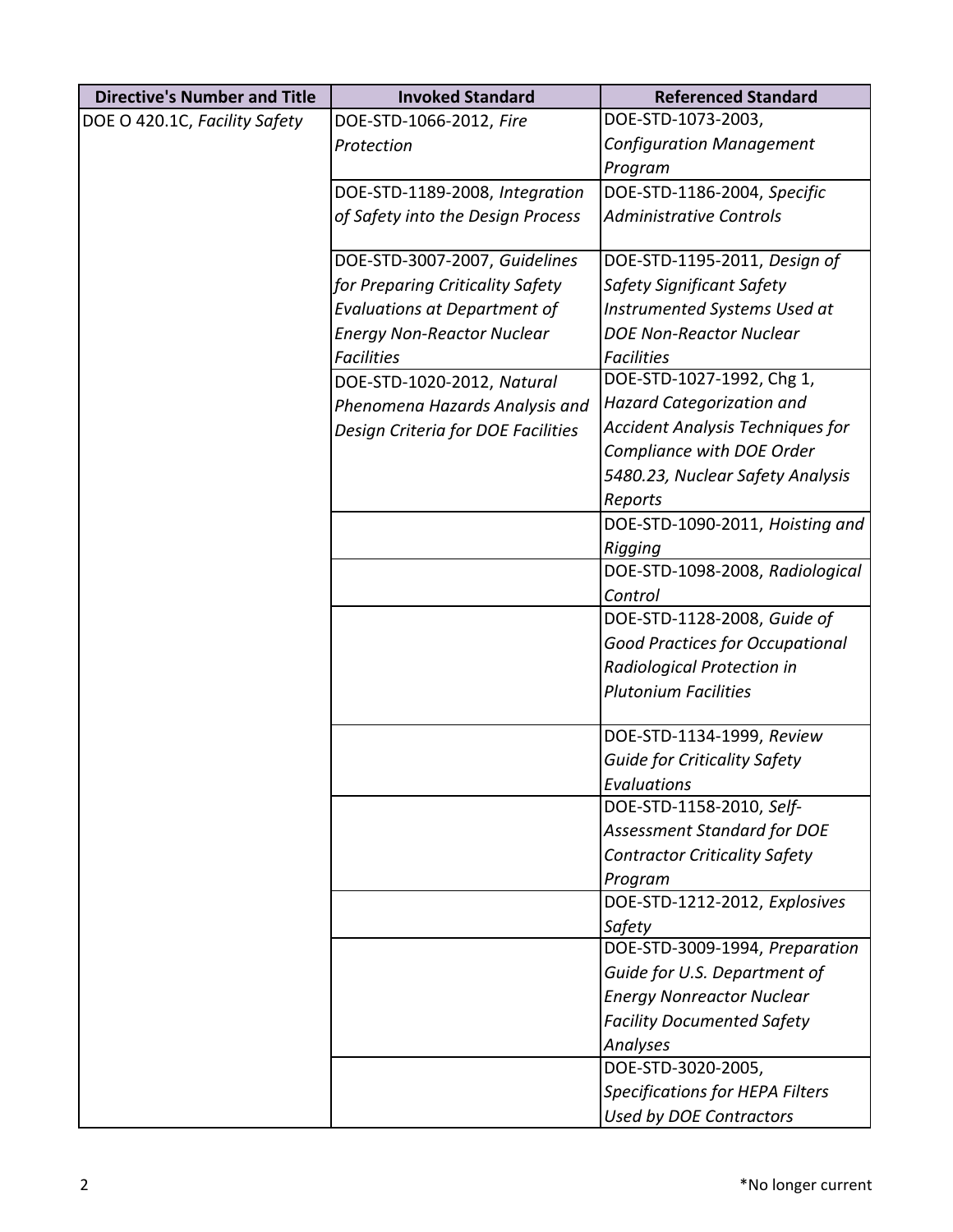| <b>Directive's Number and Title</b> | <b>Invoked Standard</b>     | <b>Referenced Standard</b>            |
|-------------------------------------|-----------------------------|---------------------------------------|
| DOE O 420.1C, Facility Safety       |                             | DOE-STD-3024-2011, Content of         |
|                                     |                             | <b>System Design Descriptions</b>     |
|                                     |                             |                                       |
| DOE O 422.1, Conduct of             | DOE-STD-1063-2006, Facility | DOE-STD-1027, Hazard                  |
| <b>Operations</b>                   | Representatives             | Categorization and Accident           |
|                                     |                             | Analysis Techniques for               |
|                                     |                             | Compliance with DOE Order             |
|                                     |                             | 5480.23, Nuclear Safety Analysis      |
|                                     |                             | Reports                               |
|                                     |                             |                                       |
|                                     |                             | DOE-STD-1029-92 (CH-1), Writer's      |
|                                     |                             | <b>Guide for Technical Procedures</b> |
|                                     |                             | DOE-STD-1030-96, Guide to Good        |
|                                     |                             | Practices for Lockouts and            |
|                                     |                             | <b>Tagouts</b>                        |
|                                     |                             | DOE-STD-1031-92 (CH-1), Guide         |
|                                     |                             | to Good Practices for                 |
|                                     |                             | Communication                         |
|                                     |                             |                                       |
|                                     |                             | DOE-STD-1032-92 (CH-1), Guide         |
|                                     |                             | to Good Practices for Operations      |
|                                     |                             | Organization and Administration       |
|                                     |                             |                                       |
|                                     |                             | DOE-STD-1033-92 (CH-1), Guide         |
|                                     |                             | to Good Practices for Operations      |
|                                     |                             | and Administration Updates            |
|                                     |                             | <b>Through Required Reading</b>       |
|                                     |                             | DOE-STD-1034-93 (CH-1), Guide         |
|                                     |                             | to Good Practices for Timely          |
|                                     |                             | <b>Orders to Operators</b>            |
|                                     |                             |                                       |
|                                     |                             | DOE-STD-1035-93 (CH-1), Guide         |
|                                     |                             | to Good Practices for Logkeeping      |
|                                     |                             | DOE-STD-1036-93 (CH-1), Guide         |
|                                     |                             | to Good Practices for Independent     |
|                                     |                             | Verification                          |
|                                     |                             |                                       |
|                                     |                             | DOE-STD-1037-93 (CH-1), Guide         |
|                                     |                             | to Good Practices for Operations      |
|                                     |                             | <b>Aspects of Unique Processes</b>    |
|                                     |                             | DOE-STD-1038-93 (CH-1), Guide         |
|                                     |                             | to Good Practices for Operations      |
|                                     |                             | Turnover                              |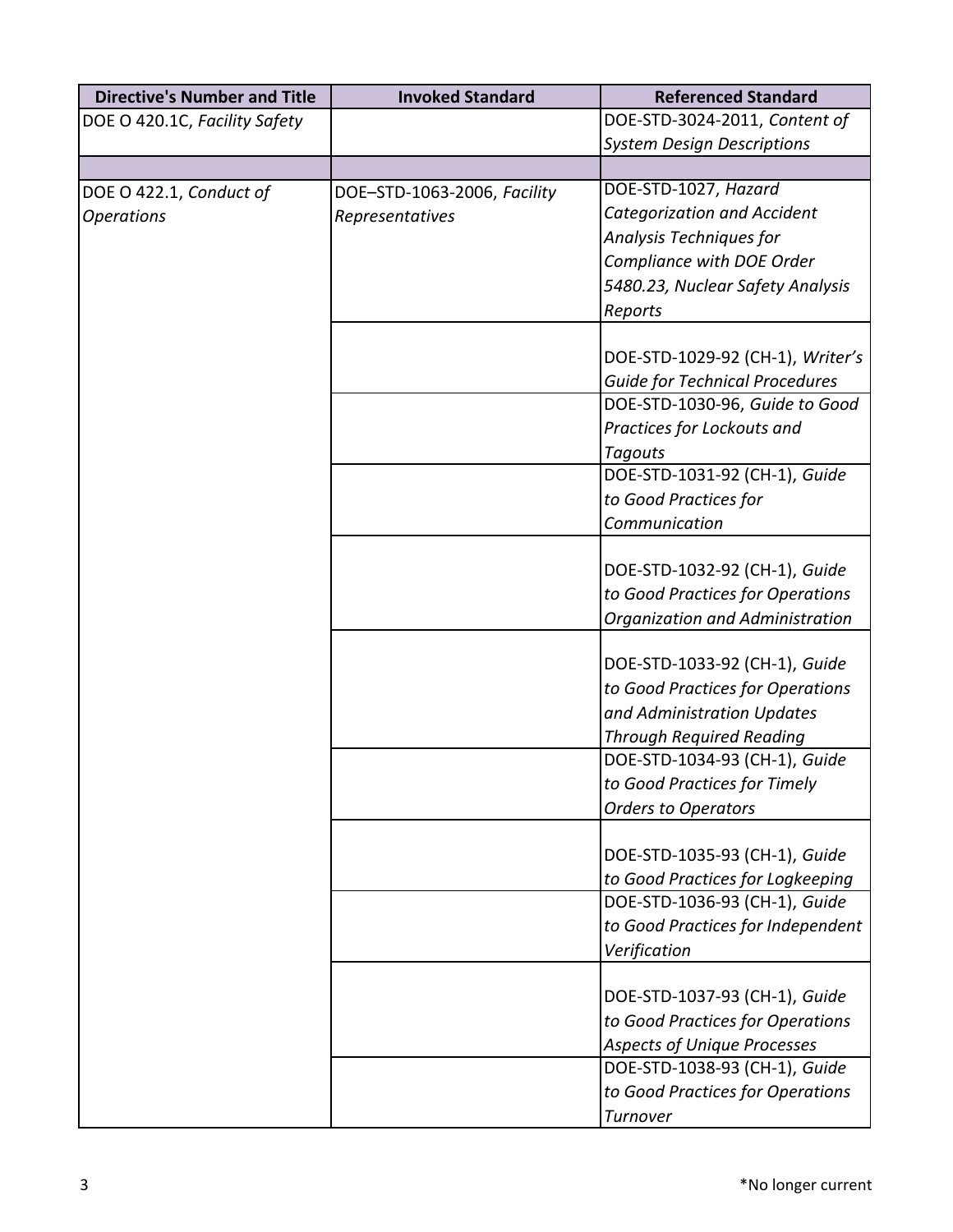| <b>Directive's Number and Title</b>                       | <b>Invoked Standard</b>               | <b>Referenced Standard</b>          |
|-----------------------------------------------------------|---------------------------------------|-------------------------------------|
| DOE O 422.1, Conduct of                                   |                                       |                                     |
| <b>Operations</b>                                         |                                       | DOE-STD-1039-93 (CH-1), Guide       |
|                                                           |                                       | to Good Practices for Control of    |
|                                                           |                                       | <b>Equipment and System Status</b>  |
|                                                           |                                       | DOE-STD-1040-93 (CH-1), Guide       |
|                                                           |                                       | to Good Practices for Control of    |
|                                                           |                                       | <b>On-Shift Training</b>            |
|                                                           |                                       | DOE-STD-1041-93 (CH-1), Guide       |
|                                                           |                                       | to Good Practices for Shift         |
|                                                           |                                       | Routines and Operating Practices    |
|                                                           |                                       | DOE-STD-1042-93 (CH-1), Guide       |
|                                                           |                                       | to Good Practices for Control Area  |
|                                                           |                                       | <b>Activities</b>                   |
|                                                           |                                       | DOE-STD-1043-93 (CH-1), Guide       |
|                                                           |                                       | to Good Practices for Operator      |
|                                                           |                                       | <b>Aid Postings</b>                 |
|                                                           |                                       |                                     |
|                                                           |                                       | DOE-STD-1044-93 (CH-1), Guide       |
|                                                           |                                       | to Good Practices for Equipment     |
|                                                           |                                       | and Piping Labeling                 |
|                                                           |                                       | DOE-STD-1045-93 (CH-1), Guide       |
|                                                           |                                       | to Good Practices for Notifications |
|                                                           |                                       | and Investigation of Abnormal       |
|                                                           |                                       | Events                              |
|                                                           |                                       |                                     |
| DOE O 425.1D, Verification of                             | DOE-STD-3006-2010, Planning           |                                     |
| Readiness to Start Up or Restart and Conducting Readiness |                                       |                                     |
| <b>Nuclear Facilities</b>                                 | Reviews                               |                                     |
|                                                           |                                       |                                     |
| DOE O 426.1, Federal Technical                            | DOE-STD-1063-2011, Facility           |                                     |
| Capability                                                | Representatives                       |                                     |
| DOE O 426.2, Personnel                                    | DOE-STD-1070-94, Guidelines for       |                                     |
| Selection, Training,                                      | <b>Evaluation of Nuclear Facility</b> |                                     |
| Qualification, and Certification                          | <b>Training Programs</b>              |                                     |
| <b>Requirements for DOE Nuclear</b>                       |                                       |                                     |
| <b>Facilities</b>                                         |                                       |                                     |
|                                                           | DOE-STD-1098-2008, Radiological       |                                     |
|                                                           | Control                               |                                     |
|                                                           |                                       |                                     |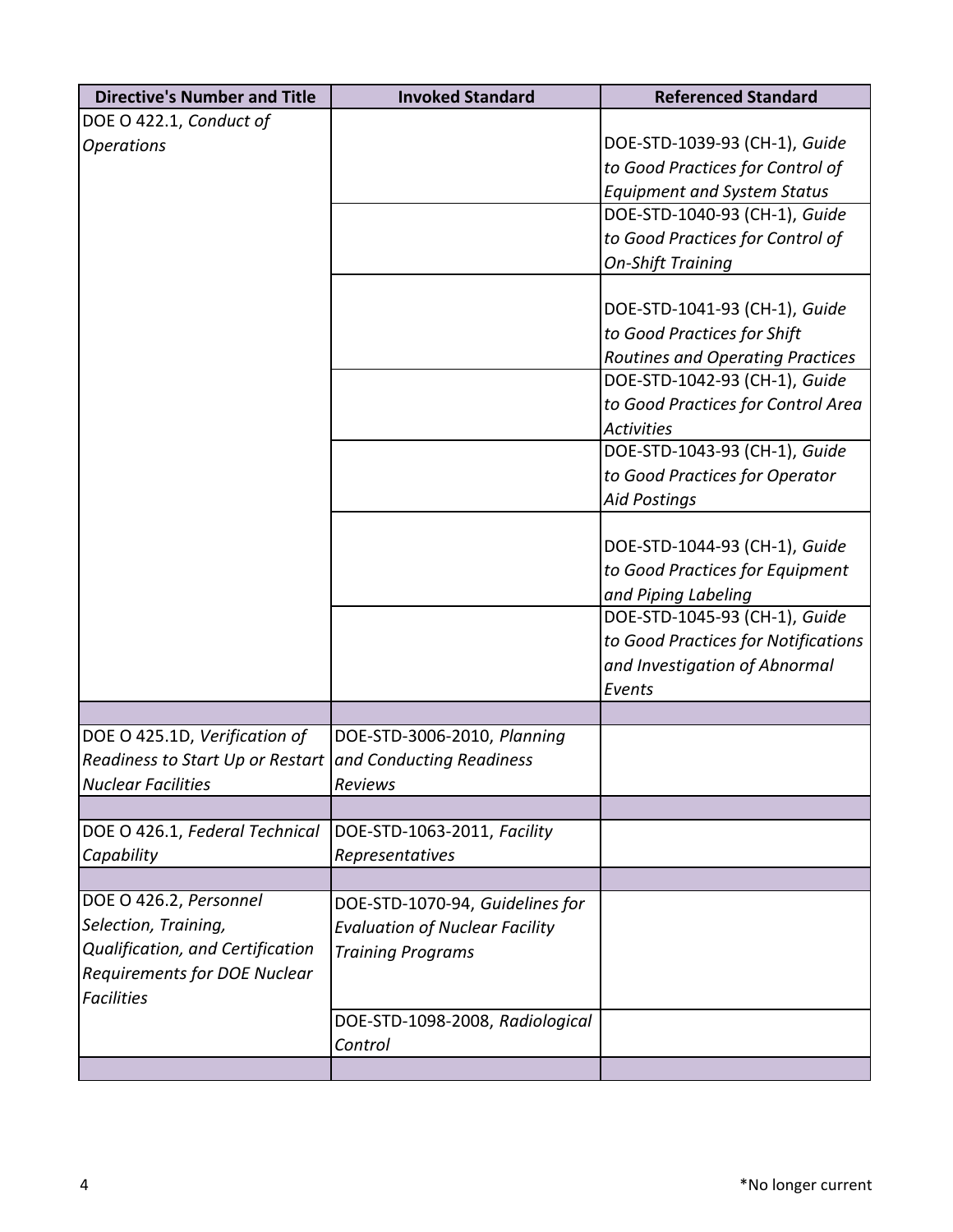| <b>Directive's Number and Title</b> | <b>Invoked Standard</b>                                      | <b>Referenced Standard</b>         |
|-------------------------------------|--------------------------------------------------------------|------------------------------------|
| DOE O 430.1B, Real Property         | *DOE STD-1073-93, Guide for                                  |                                    |
| <b>Assets Management</b>            | <b>Operational Configuration</b>                             |                                    |
|                                     | <b>Management Program</b>                                    |                                    |
|                                     |                                                              |                                    |
|                                     | DOE STD 1120-98, Integration of                              |                                    |
|                                     | Environment, Safety, and Health                              |                                    |
|                                     | into Facility Disposition Activities                         |                                    |
|                                     |                                                              |                                    |
| DOE O 433.1B, Maintenance           |                                                              | DOE STD 1027-92, Hazard            |
| Management Program for DOE          |                                                              | <b>Categorization and Accident</b> |
| <b>Nuclear Facilities</b>           |                                                              | Analysis Techniques for            |
|                                     |                                                              | Compliance with DOE Order          |
|                                     |                                                              | 5480.23, Nuclear Safety Analysis   |
|                                     |                                                              | Reports                            |
|                                     |                                                              |                                    |
| DOE M 435.1-1, Radioactive          | DOE-STD-1027-92, Hazard                                      |                                    |
| <b>Waste Management Manual</b>      | Categorization and Accident                                  |                                    |
|                                     | Analysis Techniques for                                      |                                    |
|                                     | Compliance with DOE 5480.23,                                 |                                    |
|                                     | <b>Nuclear Safety Analysis Reports</b>                       |                                    |
|                                     | DOE-EM-STD-5502-94, DOE                                      |                                    |
|                                     | Limited Standard: Hazard Baseline                            |                                    |
|                                     | Documentation (This Standard                                 |                                    |
|                                     | has been canceled.)                                          |                                    |
|                                     | *DOE-STD-1090-96, Hoisting and                               |                                    |
|                                     | Rigging                                                      |                                    |
|                                     |                                                              |                                    |
| DOE O 440.1B, Worker                | DOE-STD-1167-2003, The                                       |                                    |
| <b>Protection Program for DOE</b>   | Department of Energy Respiratory                             |                                    |
| (including the National Nuclear     | Acceptance Program for Supplied-                             |                                    |
| Security Administration)            | <b>Air Suits</b>                                             |                                    |
| <b>Federal Employees</b>            |                                                              |                                    |
|                                     |                                                              |                                    |
|                                     |                                                              |                                    |
|                                     | DOE-STD-1212, Explosives Safety                              |                                    |
|                                     | DOE-STD-1164-2003, Aviation                                  |                                    |
| DOE O 440.2C, Aviation              | Safety Officer, Functional Area                              |                                    |
| <b>Management and Safety</b>        |                                                              |                                    |
|                                     | <b>Qualification Standard</b><br>DOE-STD-1165-2003, Aviation |                                    |
|                                     |                                                              |                                    |
|                                     | <b>Manager Functional Area</b>                               |                                    |
|                                     | <b>Qualification Standard</b>                                |                                    |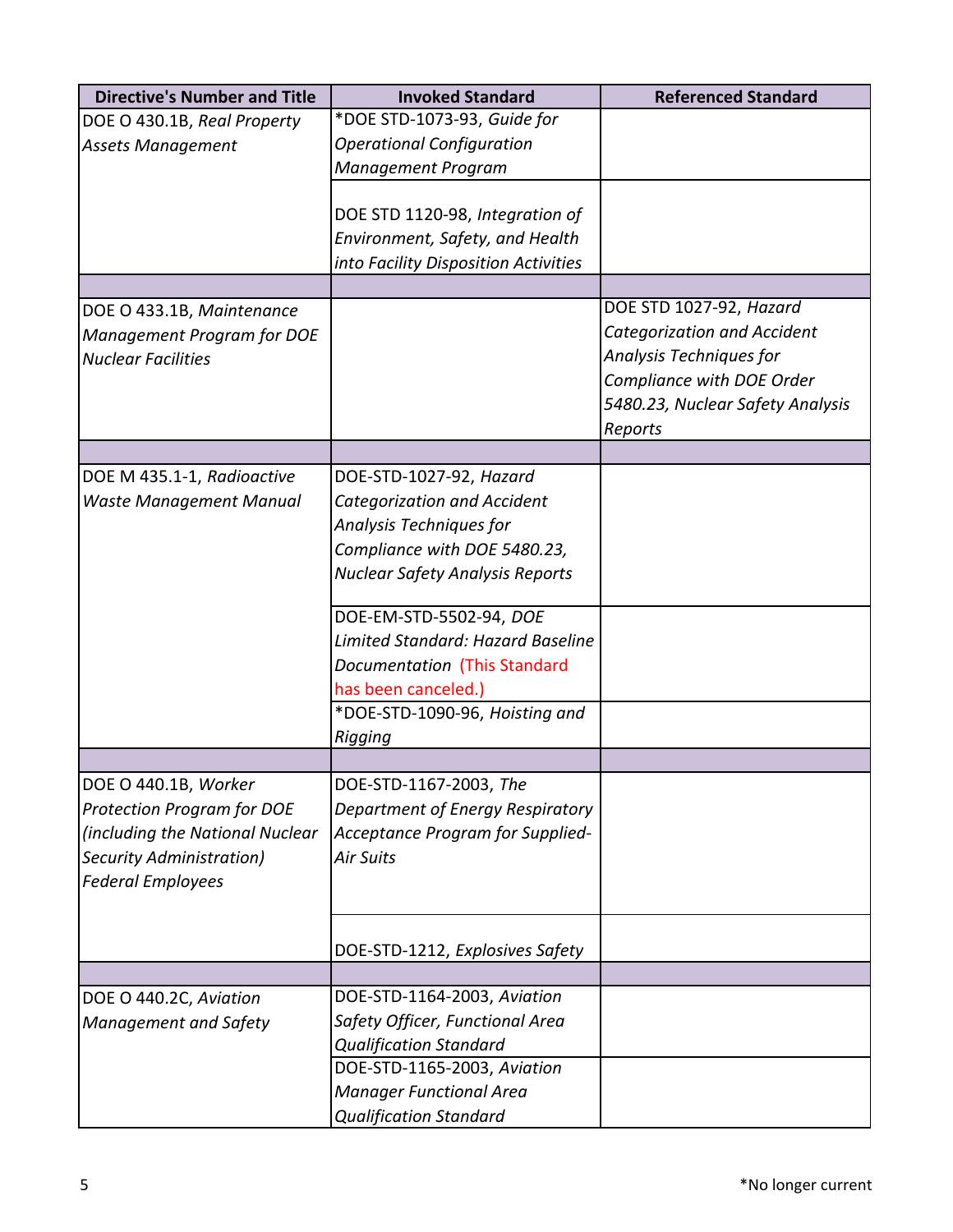| <b>Directive's Number and Title</b>                                       | <b>Invoked Standard</b>                                                                                                                                                                                              | <b>Referenced Standard</b>                                                                                                                                                                                                                                                                  |
|---------------------------------------------------------------------------|----------------------------------------------------------------------------------------------------------------------------------------------------------------------------------------------------------------------|---------------------------------------------------------------------------------------------------------------------------------------------------------------------------------------------------------------------------------------------------------------------------------------------|
|                                                                           |                                                                                                                                                                                                                      |                                                                                                                                                                                                                                                                                             |
| DOE M 441.1-1, Nuclear<br><b>Material Packaging Manual</b>                |                                                                                                                                                                                                                      | DOE-STD-3013-2004,<br>Stabilization, Packaging, and<br><b>Storage of Plutonium Bearing</b><br><b>Materials</b>                                                                                                                                                                              |
|                                                                           |                                                                                                                                                                                                                      | DOE-STD-3028-2000, Criteria for<br>Packaging and Storing Uranium-<br>233-Bearing Materials                                                                                                                                                                                                  |
|                                                                           |                                                                                                                                                                                                                      |                                                                                                                                                                                                                                                                                             |
| DOE O 452.2D, Nuclear<br><b>Explosive Safety</b>                          |                                                                                                                                                                                                                      | DOE-STD-1073-2003,<br><b>Configuration Management</b><br>Program                                                                                                                                                                                                                            |
|                                                                           |                                                                                                                                                                                                                      | *DOE-STD-1104-96, Review and<br><b>Approval of Nuclear Facility Safety</b><br><b>Basis Documents (Documented</b><br><b>Safety Analyses and Technical</b><br><b>Safety Requirements)</b><br>DOE-STD-3009-94, Preparation<br>Guide for U.S. Department of<br><b>Energy Nonreactor Nuclear</b> |
|                                                                           |                                                                                                                                                                                                                      | <b>Facility Documented Safety</b><br>Analyses                                                                                                                                                                                                                                               |
|                                                                           |                                                                                                                                                                                                                      | DOE-DP-STD-3016-2006, Hazard<br><b>Analysis Reports for Nuclear</b><br><b>Explosive Operations</b>                                                                                                                                                                                          |
|                                                                           |                                                                                                                                                                                                                      |                                                                                                                                                                                                                                                                                             |
| DOE M 452.2-2, Nuclear<br><b>Explosive Safety Evaluation</b><br>Processes | DOE-STD-1185, Nuclear Explosive<br>Safety Study Functional Area<br><b>Qualification Standard</b>                                                                                                                     | DOE-STD-3009-94, Preparation<br>Guide for U.S. Department of<br><b>Energy Nonreactor Nuclear</b><br><b>Facility Documented Safety</b><br>Analyses                                                                                                                                           |
|                                                                           |                                                                                                                                                                                                                      |                                                                                                                                                                                                                                                                                             |
| DOE O 458.1, Radiation<br>Protection of the Public and the<br>Environment | DOE-STD-1196-2011, Derived<br><b>Concentration Technical Standard</b><br>for Application of Best Available<br>Technology in Support of DOE<br>Order 458.1, Radiation Protection<br>of the Public and the Environment |                                                                                                                                                                                                                                                                                             |